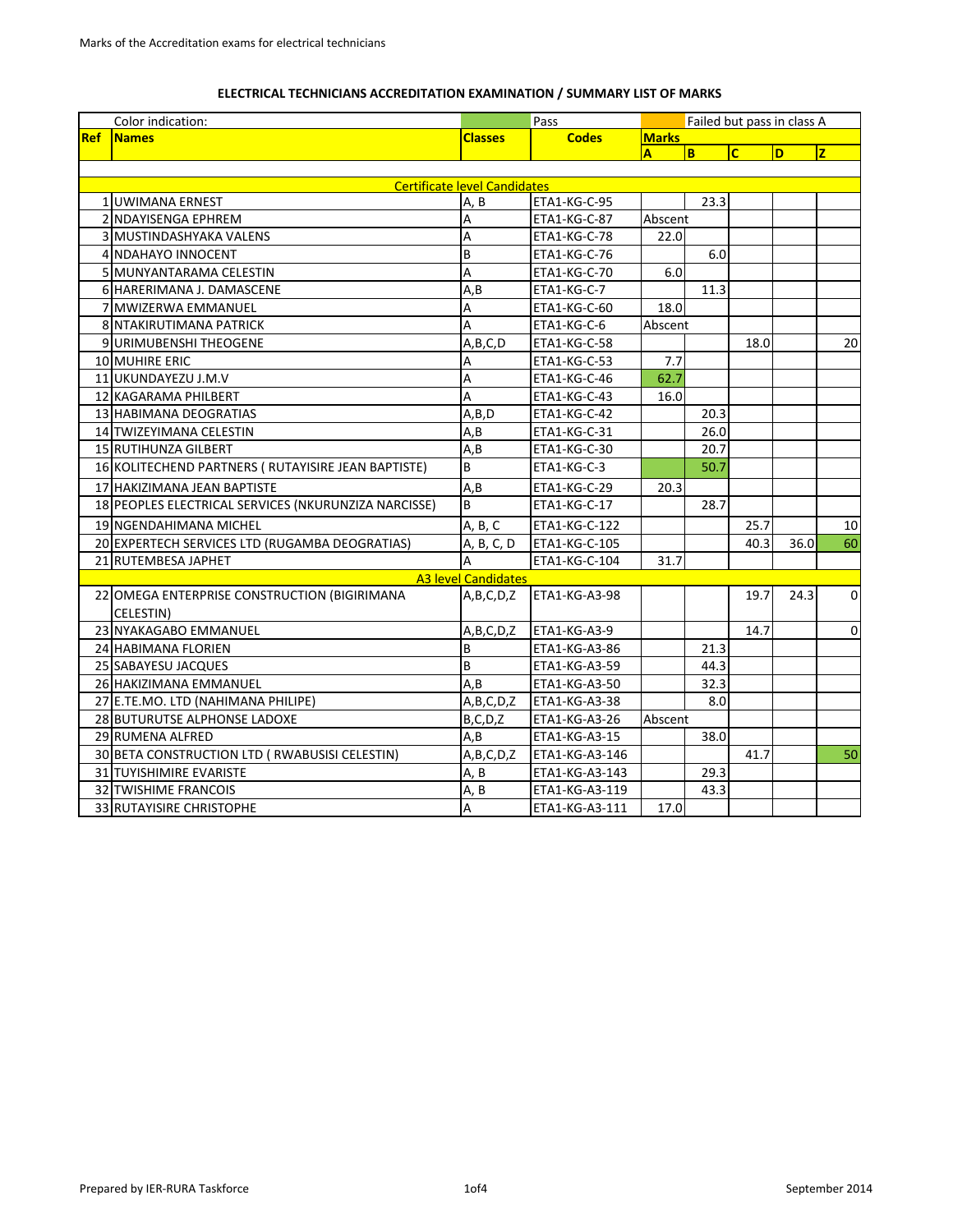## **ELECTRICAL TECHNICIANS ACCREDITATION EXAMINATION / SUMMARY LIST OF MARKS**

|            | Color indication:<br>Pass                          |                                |                      |              | Failed but pass in class A |                         |      |             |  |
|------------|----------------------------------------------------|--------------------------------|----------------------|--------------|----------------------------|-------------------------|------|-------------|--|
| <b>Ref</b> | <b>Names</b>                                       | <b>Codes</b><br><b>Classes</b> |                      | <b>Marks</b> |                            |                         |      |             |  |
|            |                                                    |                                |                      | A            | B                          | $\overline{\mathsf{c}}$ | D    | z           |  |
|            |                                                    | <b>A2 level Candidates</b>     |                      |              |                            |                         |      |             |  |
|            | 34 NIYIGENA CRISTOPHE                              | A, C, D, Z                     | <b>ETA1-KG-A2-99</b> |              |                            | 14.3                    | 16.7 | 10          |  |
|            | 35 NKUNDIMANA GILBERT                              | A, B                           | ETA1-KG-A2-97        |              | 10.0                       |                         |      |             |  |
|            | 36 R.B.E SERVICES LTD COMPANY LTD (RUTAYISIRE      | A,B,C,D,Z                      | ETA1-KG-A2-96        |              |                            | 14.0                    | 8.0  | 10          |  |
|            | AUGUSTINE)                                         |                                |                      |              |                            |                         |      |             |  |
|            | 37 MUNYAX ECO (BIZIMANA FRANCOIS)                  | A, B, C, D                     | ETA1-KG-A2-91        |              |                            | 48.0                    | 32.7 | $30\,$      |  |
|            | 38 AARON HAKIZIMANA                                | A, B, C, D                     | ETA1-KG-A2-90        |              |                            | 21.3                    |      | 40          |  |
|            | 39 ENGINEERS SOLUTION COMPANY LTD (KARINGANIRE     | B, D                           | ETA1-KG-A2-89        |              | 44.7                       |                         |      |             |  |
|            | ADEODATUS)                                         | B                              |                      |              |                            |                         |      |             |  |
|            | 40 MICRO PROCESSEUR SYSTEME LTD (NTIBAGEZA PAULIN) |                                | ETA1-KG-A2-88        |              | 50.0                       |                         |      |             |  |
|            | 41 MICOMYIZA LEOPOLD                               | $\sf B$                        | ETA1-KG-A2-85        |              | 29.3                       |                         |      |             |  |
|            | 42 KAGESERA EMMANUEL                               | B                              | ETA1-KG-A2-84        |              | 33.0                       |                         |      |             |  |
|            | 43 EKAL COMPANY LTD (KANANGA ALOYS)                | A,B,C,D                        | ETA1-KG-A2-83        |              |                            | 12.0                    | 0.0  | $\pmb{0}$   |  |
|            | 44 NDEREYIMANA AFRICAN                             | A,B,C,D                        | ETA1-KG-A2-82        |              |                            | 26.0                    |      | $\pmb{0}$   |  |
|            | 45 KAYIRANGA PROSPER                               | B                              | ETA1-KG-A2-80        |              | 59.3                       |                         |      |             |  |
|            | 46 HAGENIMANA DIEUDONE                             | A,B,D                          | ETA1-KG-A2-8         |              | 44.0                       |                         | 43.7 |             |  |
|            | 47 SUPER ENGINEERING SUPPLY LTD                    | C,D                            | ETA1-KG-A2-77        | Abscent      |                            |                         |      |             |  |
|            | 48 SINDAYIGAYA NORBERT                             | A,B,C,D,Z                      | ETA1-KG-A2-74        |              |                            | 44.7                    | 41.0 | 50          |  |
|            | 49 UWIMANA ERIC                                    | A,B,C,D,Z                      | ETA1-KG-A2-73        |              |                            | 29.3                    | 27.7 | 10          |  |
|            | 50 PRIMETEC LTD (VALENS NGENZI)                    | A,B,D                          | ETA1-KG-A2-72        |              | 13.0                       |                         | 17.3 |             |  |
|            | 51 4STIN ELECTRONICS LTD (DUSINGIZIMANA FAUSTIN)   | A,B,C,D                        | ETA1-KG-A2-71        |              |                            | 47.7                    | 56.0 | 40          |  |
|            | 52 NGABONZIZA EUGENE                               | B,C,D                          | ETA1-KG-A2-65        |              |                            | 32.7                    | 31.7 | $40\,$      |  |
|            | 53 MUGABE THIERRY                                  | A,B,C,D,Z                      | ETA1-KG-A2-62        |              |                            | 22.3                    |      | 30          |  |
|            | 54 MUGIRAMAHORO JEAN CLAUDE                        | A,B,C,D,Z                      | ETA1-KG-A2-61        |              |                            | 41.0                    | 37.3 | 60          |  |
|            | 55 BIMENYIMANA JEAN BOSCO                          | B,D                            | ETA1-KG-A2-57        |              | 59.7                       |                         | 43.7 |             |  |
|            | 56 MUSABYIMANA FREDERIC                            | A,B                            | ETA1-KG-A2-56        |              | 47.7                       |                         |      |             |  |
|            | 57 GATABAZI VINCENT                                | B                              | ETA1-KG-A2-54        |              | 29.7                       |                         |      |             |  |
|            | 58 UFITINGABIRE FULGENCE                           | B                              | ETA1-KG-A2-52        |              | 38.7                       |                         |      |             |  |
|            | 59 NTAGOZERA J.D'AMOUR                             | A,B,C,D                        | ETA1-KG-A2-51        |              |                            | 34.3                    |      | 30          |  |
|            | 60 MUTANGANA J. CLAUDE                             | B                              | ETA1-KG-A2-5         |              | 53.3                       |                         |      |             |  |
|            | 61 SINDAYIHEBA LAURENT                             | A,B,D                          | ETA1-KG-A2-48        |              | 14.0                       |                         | 7.0  |             |  |
|            | 62 KWIGIRA WILSON                                  | A,B,C,D                        | ETA1-KG-A2-45        |              |                            | 30.3                    |      | 20          |  |
|            | 63 MUNYEMANA JOSEPH                                | A,B,C,D                        | ETA1-KG-A2-44        |              |                            | 45.3                    | 45.3 | 40          |  |
|            | 64 RECIPRO TECHNICO CAMPANY LTD (KALIMBA NARCISSE) | A,B,D                          | ETA1-KG-A2-41        |              | 52.0                       |                         | 44.7 |             |  |
|            | 65 BIMENYIMANA FRED                                | A,B,D                          | ETA1-KG-A2-40        |              | 35.7                       |                         | 40.7 |             |  |
|            | 66 KIRENGA EMMANUEL                                | A, B                           | ETA1-KG-A2-4         |              | 12.7                       |                         |      |             |  |
|            | 67 HAEL TECHNICAL LTD (SHUMBUSHO EMRAN)            | A,B,C,D,Z                      | ETA1-KG-A2-37        |              |                            | 56.0                    | 51.7 | 90          |  |
|            | 68 MUTAMBUZADEMBE JEAN BOSCO                       | A,B,D                          | ETA1-KG-A2-36        |              | 44.7                       |                         | 39.0 |             |  |
|            | 69 NSHIMIYIMANA EVASE                              | A,B,C,                         | ETA1-KG-A2-35        |              |                            | 22.7                    |      | $30\,$      |  |
|            | 70 MUHAWENIMANA MELANCE                            | A,B,C,D,Z                      | ETA1-KG-A2-34        |              |                            | 22.3                    | 25.7 | 0           |  |
|            | 71 HABIMANA FIDELE                                 | B,D                            | ETA1-KG-A2-28        |              | 47.0                       |                         | 36.7 |             |  |
|            | 72 NSHIMIYIMANA SAVERIEN                           | A,B,C,Z                        | ETA1-KG-A2-27        |              |                            | 42.0                    |      | 40          |  |
|            | 73 BIZUMUREMYI JEAN BOSCO                          | A,B,C,D,Z                      | ETA1-KG-A2-25        |              |                            | 24.0                    | 19.7 | $20\,$      |  |
|            | 74 HAGENIMANA SAMUEL                               | A,B,C,D                        | ETA1-KG-A2-24        |              |                            | 28.0                    | 28.0 | 40          |  |
|            | 75 BURUMBUKE BERNARD                               | A,B,D                          | ETA1-KG-A2-23        |              | 40.0                       |                         |      |             |  |
|            | 76 YANDALUX RWANDA LTD (CALLIXTE NIYINGENERA)      | A,D,Z                          | ETA1-KG-A2-21        |              | 28.0                       |                         | 35.3 |             |  |
|            | 77 RUGAGI ALPHONSE                                 | A,B                            | ETA1-KG-A2-20        |              | 30.7                       |                         |      |             |  |
|            | 78 BF BETA LTD (BALIYANDA FRANCOIS)                | В                              | ETA1-KG-A2-2         |              | 37.0                       |                         |      |             |  |
|            | 79 KIGALI POLYTECHNICAL COMPANY) BIZIMANA EVARISTE | B                              | ETA1-KG-A2-18        |              | 62.7                       |                         |      |             |  |
|            | 80 MANIRARORA ALAIN JEAN CLAUDE                    | A,B,C,D                        | ETA1-KG-A2-16        |              |                            | 52.0                    | 45.3 | 40          |  |
|            | 81 BASOMINGERA DEOGRATIAS                          |                                | ETA1-KG-A2-147       |              |                            | 25.0                    |      | 50          |  |
|            | 82 HNT MAINTENANCE SERVICE LTD                     | A, B, D                        | ETA1-KG-A2-145       |              | 16.3                       |                         | 20.3 |             |  |
|            | 83 MAGASIN WEBER (HABINTWALI BIKORIMANA SAMUEL)    | A, B, C, D                     | ETA1-KG-A2-140       |              |                            | 37.0                    | 48.0 | 40          |  |
|            | 84 QUINCAILLERIE BETA LTD (BAHIZI DEO)             | A,B,C,D,Z                      | ETA1-KG-A2-138       |              |                            | 10.7                    | 0.0  | $\mathbf 0$ |  |
|            | 85 BAZIRUWABO CYPRIEN                              | A,B,C,D,Z                      | ETA1-KG-A2-137       |              |                            | 20.3                    | 16.7 | 10          |  |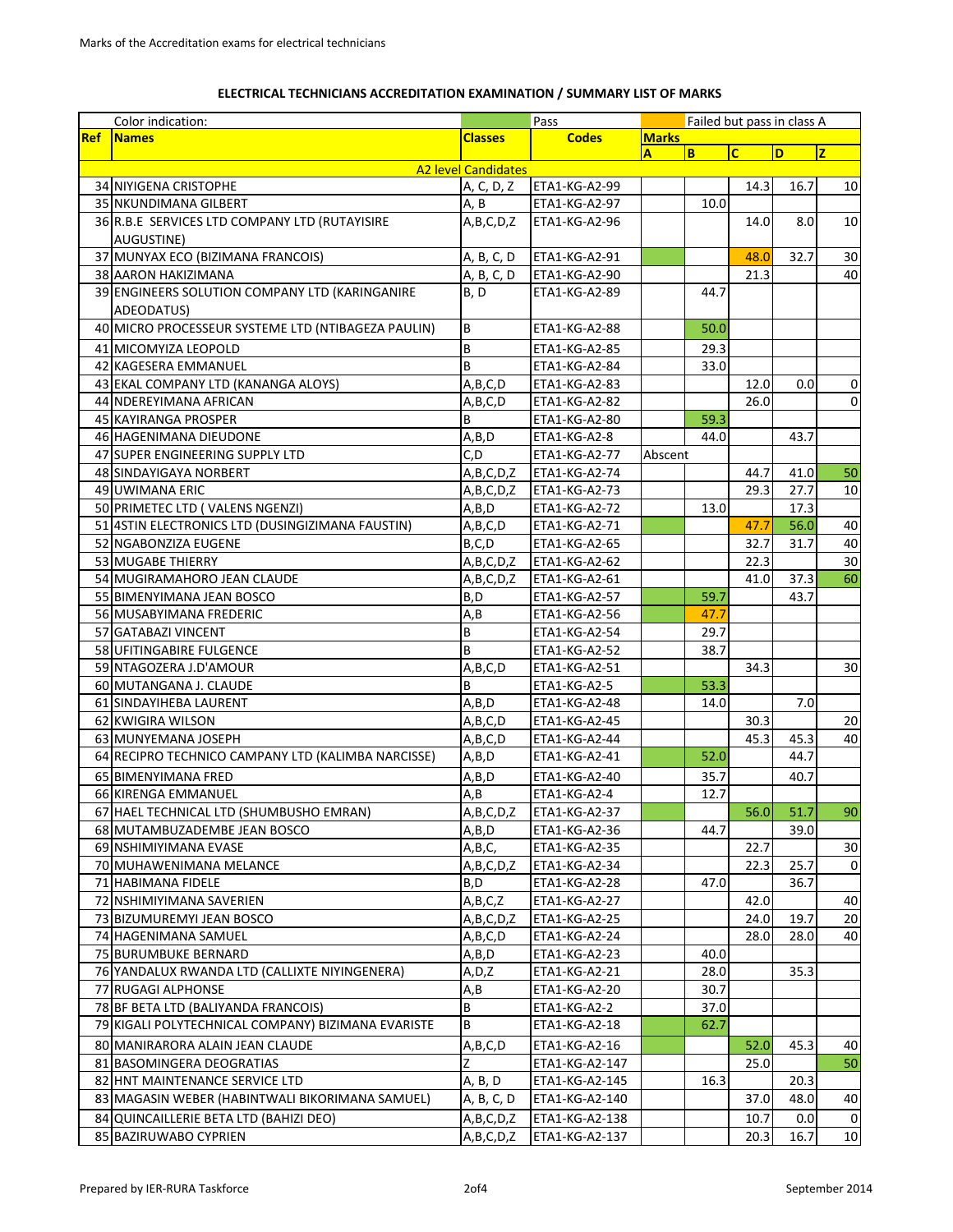| Color indication:<br>Pass<br>Failed but pass in class A<br><b>Ref</b><br><b>Marks</b><br><b>Names</b><br><b>Codes</b><br><b>Classes</b><br>$\overline{c}$<br>B<br>D<br>$\overline{z}$<br>$\mathbf{A}$<br>86 SHEOL SERVICES COMPANY LTD (IHIMBAZWE MAURICE)<br>ETA1-KG-A2-136<br>40.3<br>37.7<br>A, B, C, D<br>87 NYAMBWANA SAID<br>B<br>ETA1-KG-A2-135<br>25.7<br>$\mathsf{C}$<br>88 WELLGATES BUSINESS LTD (NTAKIRUTIMANA PACIFIQUE)<br>ETA1-KG-A2-134<br>31.0<br>40.3<br>89 ELECO ENGINEERING LTD (UWAMAHORO DAVID)<br>A, B, D<br>46.7<br>ETA1-KG-A2-133<br>32.7<br>38.7<br>90 HABIMANA PAUL CHRISTIAN<br>A, B, C, D<br>ETA1-KG-A2-13<br>91 CLEAN ENERGY TECHNOLOGIES LTD (NTAKIRUTIMANA<br>54.0<br>A, B, D<br>44.7<br>ETA1-KG-A2-129<br>MOISE)<br>92 GAMMA PROFESSIONALS COMPANY LTD (ALEXIS<br>ETA1-KG-A2-127<br>35.3<br>44.3<br>A, B, C, D<br>SEBAGABO)<br>93 MANIRIHO ILDEPHONSE<br>A, B, D<br>ETA1-KG-A2-125<br>21.0<br>26.0<br>A, B<br>25.3<br>94 KANYARUHENGERI ANDRE<br>ETA1-KG-A2-124<br>95 NDABARASA BURASA PASCAL<br>A, B, D<br>ETA1-KG-A2-123<br>Abscent<br>96 POWER CENTER LIMITED (KARENZO UWISHEMA ERIC)<br>D, Z<br>ETA1-KG-A2-121<br>51.7<br>97 ELECTROMECANIC & COMPUTER SOLUTIONS LTD<br>A,B,C,D,Z<br>43.7<br>ETA1-KG-A2-12<br>49.0<br>(NIYONZIMA AUGUSTIN)<br>A, B<br>51.3<br>98 BIKORIMANA ZEPHILIN<br>ETA1-KG-A2-117<br>99 AHOBANTEGEYE PASCAL<br>A, B<br>ETA1-KG-A2-114<br>32.7<br>100 NSABIMANA AUGUSTIN<br>ETA1-KG-A2-11<br>24.0<br>A,B,C,D,Z<br><sub>R</sub><br>55.7<br>101 BIGIRIMANA YVES<br>ETA1-KG-A2-107<br>35.3<br>102 HIGH TECH LTD (MUTABARUKA AIMABLE)<br>A,B,C,D,Z<br>ETA1-KG-A2-106<br>28.0<br>103 TWAGIRUMUKIZA LEONARD<br>A, B, D<br>ETA1-KG-A2-102<br>Abscent<br>104 MUDAHERANWA JEAN BAPTISTE<br>A, B<br>ETA1-KG-A2-101<br>40.3<br>47.7<br>42.7<br>105 BIGIRIMANA AMBROISE<br>A, B, D<br>ETA1-KG-A2-100<br>106 TONY COMPANY LTD (TWAGIRAMUNGU THEONESTE)<br>A, B, D<br>ETA1-KG-A2-10<br>Abscent<br>A, B<br>107 SEBASINGA SIMON<br>55.7<br>ETA1-KG-A2-1<br><b>A1 level Candidates</b><br>108 CBS COMPANY LTD (RWIYAMILIRA EMMANUEL)<br>ETA1-KG-A1-94<br>52.3<br>80<br>45.0<br>A, B, C, D, Z<br>35.7<br>109 HARAMBINEZA ALBERT<br><b>B</b> , C, D<br>32.0<br>30<br>ETA1-KG-A1-92<br>110 S.T.O.P LTD<br>A,B,C,D<br>ETA1-KG-A1-64<br>Abscent<br>52.0<br>54.0<br>111 KABALISA ANGE PACIFIQUE<br>C, D<br>60<br>ETA1-KG-A1-49<br>112 AXAR TECHNICAL SERVICES LTD (HITENDRAKUMAR<br>B<br>56.7<br>ETA1-KG-A1-144<br><b>KANUBHAI PATEL)</b><br>113 NEUTRON CO LTD ( NGABO THEOPHILE)<br>52.7<br>52.7<br>A,B,C,D,Z<br>ETA1-KG-A1-130<br>114 MULTI-SERVICE TECHNOLOGY COMPANY LTD (<br>A, B, C, D<br>ETA1-KG-A1-128<br>45.7<br>36.3<br>NKURIKIYIMANA SAMUEL)<br>115 ANIMAS SATELLITE SYSTEMS LTD (JANVIER HABYARIMANA)<br>C, D<br>ETA1-KG-A1-113<br>51.7<br>43.3<br>116 NZITONDA INNOCENT<br>C, D<br>ETA1-KG-A1-112<br>47.0<br>49.3<br>45.3<br>52.0<br>117 BENDANDAKIRA IRAKOZE ONESPHORE<br>A, B, C, D<br>ETA1-KG-A1-109 |  |  |  |  |  |  |  |    |
|---------------------------------------------------------------------------------------------------------------------------------------------------------------------------------------------------------------------------------------------------------------------------------------------------------------------------------------------------------------------------------------------------------------------------------------------------------------------------------------------------------------------------------------------------------------------------------------------------------------------------------------------------------------------------------------------------------------------------------------------------------------------------------------------------------------------------------------------------------------------------------------------------------------------------------------------------------------------------------------------------------------------------------------------------------------------------------------------------------------------------------------------------------------------------------------------------------------------------------------------------------------------------------------------------------------------------------------------------------------------------------------------------------------------------------------------------------------------------------------------------------------------------------------------------------------------------------------------------------------------------------------------------------------------------------------------------------------------------------------------------------------------------------------------------------------------------------------------------------------------------------------------------------------------------------------------------------------------------------------------------------------------------------------------------------------------------------------------------------------------------------------------------------------------------------------------------------------------------------------------------------------------------------------------------------------------------------------------------------------------------------------------------------------------------------------------------------------------------------------------------------------------------------------------------------------------------------------------------------------------------------------------------------------------------------------------------------------------------------------------------------------------------------------------------------------------------------------------------------------------------------------------------------------------------------------------------------|--|--|--|--|--|--|--|----|
|                                                                                                                                                                                                                                                                                                                                                                                                                                                                                                                                                                                                                                                                                                                                                                                                                                                                                                                                                                                                                                                                                                                                                                                                                                                                                                                                                                                                                                                                                                                                                                                                                                                                                                                                                                                                                                                                                                                                                                                                                                                                                                                                                                                                                                                                                                                                                                                                                                                                                                                                                                                                                                                                                                                                                                                                                                                                                                                                                         |  |  |  |  |  |  |  |    |
|                                                                                                                                                                                                                                                                                                                                                                                                                                                                                                                                                                                                                                                                                                                                                                                                                                                                                                                                                                                                                                                                                                                                                                                                                                                                                                                                                                                                                                                                                                                                                                                                                                                                                                                                                                                                                                                                                                                                                                                                                                                                                                                                                                                                                                                                                                                                                                                                                                                                                                                                                                                                                                                                                                                                                                                                                                                                                                                                                         |  |  |  |  |  |  |  |    |
|                                                                                                                                                                                                                                                                                                                                                                                                                                                                                                                                                                                                                                                                                                                                                                                                                                                                                                                                                                                                                                                                                                                                                                                                                                                                                                                                                                                                                                                                                                                                                                                                                                                                                                                                                                                                                                                                                                                                                                                                                                                                                                                                                                                                                                                                                                                                                                                                                                                                                                                                                                                                                                                                                                                                                                                                                                                                                                                                                         |  |  |  |  |  |  |  | 30 |
|                                                                                                                                                                                                                                                                                                                                                                                                                                                                                                                                                                                                                                                                                                                                                                                                                                                                                                                                                                                                                                                                                                                                                                                                                                                                                                                                                                                                                                                                                                                                                                                                                                                                                                                                                                                                                                                                                                                                                                                                                                                                                                                                                                                                                                                                                                                                                                                                                                                                                                                                                                                                                                                                                                                                                                                                                                                                                                                                                         |  |  |  |  |  |  |  |    |
|                                                                                                                                                                                                                                                                                                                                                                                                                                                                                                                                                                                                                                                                                                                                                                                                                                                                                                                                                                                                                                                                                                                                                                                                                                                                                                                                                                                                                                                                                                                                                                                                                                                                                                                                                                                                                                                                                                                                                                                                                                                                                                                                                                                                                                                                                                                                                                                                                                                                                                                                                                                                                                                                                                                                                                                                                                                                                                                                                         |  |  |  |  |  |  |  | 40 |
|                                                                                                                                                                                                                                                                                                                                                                                                                                                                                                                                                                                                                                                                                                                                                                                                                                                                                                                                                                                                                                                                                                                                                                                                                                                                                                                                                                                                                                                                                                                                                                                                                                                                                                                                                                                                                                                                                                                                                                                                                                                                                                                                                                                                                                                                                                                                                                                                                                                                                                                                                                                                                                                                                                                                                                                                                                                                                                                                                         |  |  |  |  |  |  |  |    |
|                                                                                                                                                                                                                                                                                                                                                                                                                                                                                                                                                                                                                                                                                                                                                                                                                                                                                                                                                                                                                                                                                                                                                                                                                                                                                                                                                                                                                                                                                                                                                                                                                                                                                                                                                                                                                                                                                                                                                                                                                                                                                                                                                                                                                                                                                                                                                                                                                                                                                                                                                                                                                                                                                                                                                                                                                                                                                                                                                         |  |  |  |  |  |  |  | 40 |
|                                                                                                                                                                                                                                                                                                                                                                                                                                                                                                                                                                                                                                                                                                                                                                                                                                                                                                                                                                                                                                                                                                                                                                                                                                                                                                                                                                                                                                                                                                                                                                                                                                                                                                                                                                                                                                                                                                                                                                                                                                                                                                                                                                                                                                                                                                                                                                                                                                                                                                                                                                                                                                                                                                                                                                                                                                                                                                                                                         |  |  |  |  |  |  |  |    |
|                                                                                                                                                                                                                                                                                                                                                                                                                                                                                                                                                                                                                                                                                                                                                                                                                                                                                                                                                                                                                                                                                                                                                                                                                                                                                                                                                                                                                                                                                                                                                                                                                                                                                                                                                                                                                                                                                                                                                                                                                                                                                                                                                                                                                                                                                                                                                                                                                                                                                                                                                                                                                                                                                                                                                                                                                                                                                                                                                         |  |  |  |  |  |  |  | 40 |
|                                                                                                                                                                                                                                                                                                                                                                                                                                                                                                                                                                                                                                                                                                                                                                                                                                                                                                                                                                                                                                                                                                                                                                                                                                                                                                                                                                                                                                                                                                                                                                                                                                                                                                                                                                                                                                                                                                                                                                                                                                                                                                                                                                                                                                                                                                                                                                                                                                                                                                                                                                                                                                                                                                                                                                                                                                                                                                                                                         |  |  |  |  |  |  |  |    |
|                                                                                                                                                                                                                                                                                                                                                                                                                                                                                                                                                                                                                                                                                                                                                                                                                                                                                                                                                                                                                                                                                                                                                                                                                                                                                                                                                                                                                                                                                                                                                                                                                                                                                                                                                                                                                                                                                                                                                                                                                                                                                                                                                                                                                                                                                                                                                                                                                                                                                                                                                                                                                                                                                                                                                                                                                                                                                                                                                         |  |  |  |  |  |  |  |    |
|                                                                                                                                                                                                                                                                                                                                                                                                                                                                                                                                                                                                                                                                                                                                                                                                                                                                                                                                                                                                                                                                                                                                                                                                                                                                                                                                                                                                                                                                                                                                                                                                                                                                                                                                                                                                                                                                                                                                                                                                                                                                                                                                                                                                                                                                                                                                                                                                                                                                                                                                                                                                                                                                                                                                                                                                                                                                                                                                                         |  |  |  |  |  |  |  |    |
|                                                                                                                                                                                                                                                                                                                                                                                                                                                                                                                                                                                                                                                                                                                                                                                                                                                                                                                                                                                                                                                                                                                                                                                                                                                                                                                                                                                                                                                                                                                                                                                                                                                                                                                                                                                                                                                                                                                                                                                                                                                                                                                                                                                                                                                                                                                                                                                                                                                                                                                                                                                                                                                                                                                                                                                                                                                                                                                                                         |  |  |  |  |  |  |  |    |
|                                                                                                                                                                                                                                                                                                                                                                                                                                                                                                                                                                                                                                                                                                                                                                                                                                                                                                                                                                                                                                                                                                                                                                                                                                                                                                                                                                                                                                                                                                                                                                                                                                                                                                                                                                                                                                                                                                                                                                                                                                                                                                                                                                                                                                                                                                                                                                                                                                                                                                                                                                                                                                                                                                                                                                                                                                                                                                                                                         |  |  |  |  |  |  |  | 70 |
|                                                                                                                                                                                                                                                                                                                                                                                                                                                                                                                                                                                                                                                                                                                                                                                                                                                                                                                                                                                                                                                                                                                                                                                                                                                                                                                                                                                                                                                                                                                                                                                                                                                                                                                                                                                                                                                                                                                                                                                                                                                                                                                                                                                                                                                                                                                                                                                                                                                                                                                                                                                                                                                                                                                                                                                                                                                                                                                                                         |  |  |  |  |  |  |  |    |
|                                                                                                                                                                                                                                                                                                                                                                                                                                                                                                                                                                                                                                                                                                                                                                                                                                                                                                                                                                                                                                                                                                                                                                                                                                                                                                                                                                                                                                                                                                                                                                                                                                                                                                                                                                                                                                                                                                                                                                                                                                                                                                                                                                                                                                                                                                                                                                                                                                                                                                                                                                                                                                                                                                                                                                                                                                                                                                                                                         |  |  |  |  |  |  |  |    |
|                                                                                                                                                                                                                                                                                                                                                                                                                                                                                                                                                                                                                                                                                                                                                                                                                                                                                                                                                                                                                                                                                                                                                                                                                                                                                                                                                                                                                                                                                                                                                                                                                                                                                                                                                                                                                                                                                                                                                                                                                                                                                                                                                                                                                                                                                                                                                                                                                                                                                                                                                                                                                                                                                                                                                                                                                                                                                                                                                         |  |  |  |  |  |  |  | 10 |
|                                                                                                                                                                                                                                                                                                                                                                                                                                                                                                                                                                                                                                                                                                                                                                                                                                                                                                                                                                                                                                                                                                                                                                                                                                                                                                                                                                                                                                                                                                                                                                                                                                                                                                                                                                                                                                                                                                                                                                                                                                                                                                                                                                                                                                                                                                                                                                                                                                                                                                                                                                                                                                                                                                                                                                                                                                                                                                                                                         |  |  |  |  |  |  |  |    |
|                                                                                                                                                                                                                                                                                                                                                                                                                                                                                                                                                                                                                                                                                                                                                                                                                                                                                                                                                                                                                                                                                                                                                                                                                                                                                                                                                                                                                                                                                                                                                                                                                                                                                                                                                                                                                                                                                                                                                                                                                                                                                                                                                                                                                                                                                                                                                                                                                                                                                                                                                                                                                                                                                                                                                                                                                                                                                                                                                         |  |  |  |  |  |  |  | 10 |
|                                                                                                                                                                                                                                                                                                                                                                                                                                                                                                                                                                                                                                                                                                                                                                                                                                                                                                                                                                                                                                                                                                                                                                                                                                                                                                                                                                                                                                                                                                                                                                                                                                                                                                                                                                                                                                                                                                                                                                                                                                                                                                                                                                                                                                                                                                                                                                                                                                                                                                                                                                                                                                                                                                                                                                                                                                                                                                                                                         |  |  |  |  |  |  |  |    |
|                                                                                                                                                                                                                                                                                                                                                                                                                                                                                                                                                                                                                                                                                                                                                                                                                                                                                                                                                                                                                                                                                                                                                                                                                                                                                                                                                                                                                                                                                                                                                                                                                                                                                                                                                                                                                                                                                                                                                                                                                                                                                                                                                                                                                                                                                                                                                                                                                                                                                                                                                                                                                                                                                                                                                                                                                                                                                                                                                         |  |  |  |  |  |  |  |    |
|                                                                                                                                                                                                                                                                                                                                                                                                                                                                                                                                                                                                                                                                                                                                                                                                                                                                                                                                                                                                                                                                                                                                                                                                                                                                                                                                                                                                                                                                                                                                                                                                                                                                                                                                                                                                                                                                                                                                                                                                                                                                                                                                                                                                                                                                                                                                                                                                                                                                                                                                                                                                                                                                                                                                                                                                                                                                                                                                                         |  |  |  |  |  |  |  |    |
|                                                                                                                                                                                                                                                                                                                                                                                                                                                                                                                                                                                                                                                                                                                                                                                                                                                                                                                                                                                                                                                                                                                                                                                                                                                                                                                                                                                                                                                                                                                                                                                                                                                                                                                                                                                                                                                                                                                                                                                                                                                                                                                                                                                                                                                                                                                                                                                                                                                                                                                                                                                                                                                                                                                                                                                                                                                                                                                                                         |  |  |  |  |  |  |  |    |
|                                                                                                                                                                                                                                                                                                                                                                                                                                                                                                                                                                                                                                                                                                                                                                                                                                                                                                                                                                                                                                                                                                                                                                                                                                                                                                                                                                                                                                                                                                                                                                                                                                                                                                                                                                                                                                                                                                                                                                                                                                                                                                                                                                                                                                                                                                                                                                                                                                                                                                                                                                                                                                                                                                                                                                                                                                                                                                                                                         |  |  |  |  |  |  |  |    |
|                                                                                                                                                                                                                                                                                                                                                                                                                                                                                                                                                                                                                                                                                                                                                                                                                                                                                                                                                                                                                                                                                                                                                                                                                                                                                                                                                                                                                                                                                                                                                                                                                                                                                                                                                                                                                                                                                                                                                                                                                                                                                                                                                                                                                                                                                                                                                                                                                                                                                                                                                                                                                                                                                                                                                                                                                                                                                                                                                         |  |  |  |  |  |  |  |    |
|                                                                                                                                                                                                                                                                                                                                                                                                                                                                                                                                                                                                                                                                                                                                                                                                                                                                                                                                                                                                                                                                                                                                                                                                                                                                                                                                                                                                                                                                                                                                                                                                                                                                                                                                                                                                                                                                                                                                                                                                                                                                                                                                                                                                                                                                                                                                                                                                                                                                                                                                                                                                                                                                                                                                                                                                                                                                                                                                                         |  |  |  |  |  |  |  |    |
|                                                                                                                                                                                                                                                                                                                                                                                                                                                                                                                                                                                                                                                                                                                                                                                                                                                                                                                                                                                                                                                                                                                                                                                                                                                                                                                                                                                                                                                                                                                                                                                                                                                                                                                                                                                                                                                                                                                                                                                                                                                                                                                                                                                                                                                                                                                                                                                                                                                                                                                                                                                                                                                                                                                                                                                                                                                                                                                                                         |  |  |  |  |  |  |  |    |
|                                                                                                                                                                                                                                                                                                                                                                                                                                                                                                                                                                                                                                                                                                                                                                                                                                                                                                                                                                                                                                                                                                                                                                                                                                                                                                                                                                                                                                                                                                                                                                                                                                                                                                                                                                                                                                                                                                                                                                                                                                                                                                                                                                                                                                                                                                                                                                                                                                                                                                                                                                                                                                                                                                                                                                                                                                                                                                                                                         |  |  |  |  |  |  |  |    |
|                                                                                                                                                                                                                                                                                                                                                                                                                                                                                                                                                                                                                                                                                                                                                                                                                                                                                                                                                                                                                                                                                                                                                                                                                                                                                                                                                                                                                                                                                                                                                                                                                                                                                                                                                                                                                                                                                                                                                                                                                                                                                                                                                                                                                                                                                                                                                                                                                                                                                                                                                                                                                                                                                                                                                                                                                                                                                                                                                         |  |  |  |  |  |  |  |    |
|                                                                                                                                                                                                                                                                                                                                                                                                                                                                                                                                                                                                                                                                                                                                                                                                                                                                                                                                                                                                                                                                                                                                                                                                                                                                                                                                                                                                                                                                                                                                                                                                                                                                                                                                                                                                                                                                                                                                                                                                                                                                                                                                                                                                                                                                                                                                                                                                                                                                                                                                                                                                                                                                                                                                                                                                                                                                                                                                                         |  |  |  |  |  |  |  |    |
|                                                                                                                                                                                                                                                                                                                                                                                                                                                                                                                                                                                                                                                                                                                                                                                                                                                                                                                                                                                                                                                                                                                                                                                                                                                                                                                                                                                                                                                                                                                                                                                                                                                                                                                                                                                                                                                                                                                                                                                                                                                                                                                                                                                                                                                                                                                                                                                                                                                                                                                                                                                                                                                                                                                                                                                                                                                                                                                                                         |  |  |  |  |  |  |  | 70 |
|                                                                                                                                                                                                                                                                                                                                                                                                                                                                                                                                                                                                                                                                                                                                                                                                                                                                                                                                                                                                                                                                                                                                                                                                                                                                                                                                                                                                                                                                                                                                                                                                                                                                                                                                                                                                                                                                                                                                                                                                                                                                                                                                                                                                                                                                                                                                                                                                                                                                                                                                                                                                                                                                                                                                                                                                                                                                                                                                                         |  |  |  |  |  |  |  | 50 |
|                                                                                                                                                                                                                                                                                                                                                                                                                                                                                                                                                                                                                                                                                                                                                                                                                                                                                                                                                                                                                                                                                                                                                                                                                                                                                                                                                                                                                                                                                                                                                                                                                                                                                                                                                                                                                                                                                                                                                                                                                                                                                                                                                                                                                                                                                                                                                                                                                                                                                                                                                                                                                                                                                                                                                                                                                                                                                                                                                         |  |  |  |  |  |  |  | 40 |
|                                                                                                                                                                                                                                                                                                                                                                                                                                                                                                                                                                                                                                                                                                                                                                                                                                                                                                                                                                                                                                                                                                                                                                                                                                                                                                                                                                                                                                                                                                                                                                                                                                                                                                                                                                                                                                                                                                                                                                                                                                                                                                                                                                                                                                                                                                                                                                                                                                                                                                                                                                                                                                                                                                                                                                                                                                                                                                                                                         |  |  |  |  |  |  |  | 50 |
|                                                                                                                                                                                                                                                                                                                                                                                                                                                                                                                                                                                                                                                                                                                                                                                                                                                                                                                                                                                                                                                                                                                                                                                                                                                                                                                                                                                                                                                                                                                                                                                                                                                                                                                                                                                                                                                                                                                                                                                                                                                                                                                                                                                                                                                                                                                                                                                                                                                                                                                                                                                                                                                                                                                                                                                                                                                                                                                                                         |  |  |  |  |  |  |  | 40 |

## **ELECTRICAL TECHNICIANS ACCREDITATION EXAMINATION / SUMMARY LIST OF MARKS**